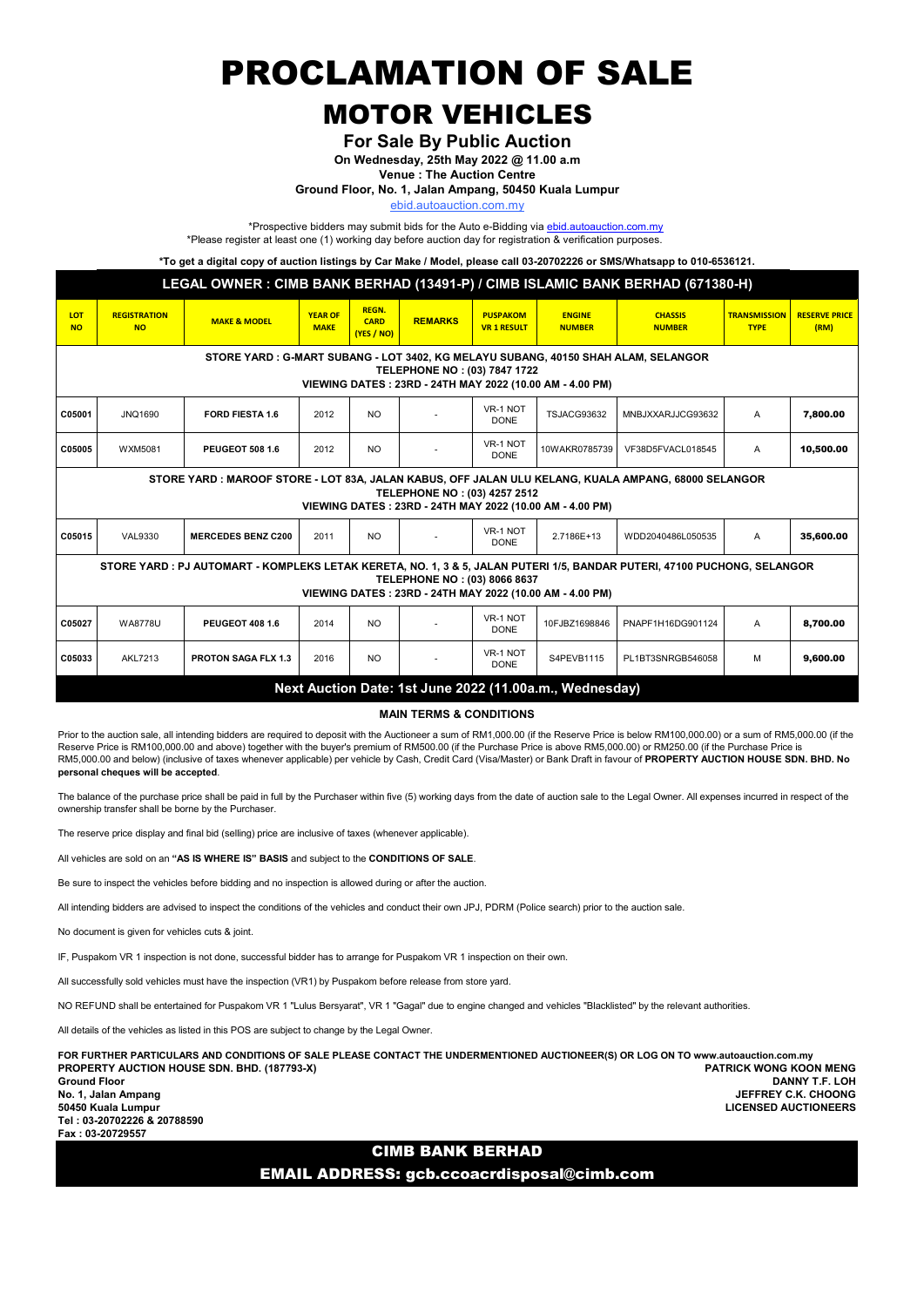PROCLAMATION OF SALE

# MOTOR VEHICLES

For Sale By Public Auction

On Wednesday, 25th May 2022 @ 11.00 a.m

Venue : The Auction Centre

Ground Floor, No. 1, Jalan Ampang, 50450 Kuala Lumpur

ebid.autoauction.com.my

\*Prospective bidders may submit bids for the Auto e-Bidding via **ebid.autoauction.com.my** \*Please register at least one (1) working day before auction day for registration & verification purposes.

\*To get a digital copy of auction listings by Car Make / Model, please call 03-20702226 or SMS/Whatsapp to 010-6536121.

NOTE : Please be informed that any unsold lots from this auction will automatically be put up for auction on the following dates until it is sold : - 1st June 2022 and 8th June 2022 (conducted by Ng Chan Mau & Co. Sdn Bhd).

| LEGAL OWNER: CIMB BANK BERHAD (13491-P) / CIMB ISLAMIC BANK BERHAD (671380-H)                                                                                                                                        |                                  |                                            |                               |                                           |                |                                       |                                |                                 |                                    |                              |  |
|----------------------------------------------------------------------------------------------------------------------------------------------------------------------------------------------------------------------|----------------------------------|--------------------------------------------|-------------------------------|-------------------------------------------|----------------|---------------------------------------|--------------------------------|---------------------------------|------------------------------------|------------------------------|--|
| LOT<br><b>NO</b>                                                                                                                                                                                                     | <b>REGISTRATION</b><br><b>NO</b> | <b>MAKE &amp; MODEL</b>                    | <b>YEAR OF</b><br><b>MAKE</b> | <b>REGN.</b><br><b>CARD</b><br>(YES / NO) | <b>REMARKS</b> | <b>PUSPAKOM</b><br><b>VR 1 RESULT</b> | <b>ENGINE</b><br><b>NUMBER</b> | <b>CHASSIS</b><br><b>NUMBER</b> | <b>TRANSMISSION</b><br><b>TYPE</b> | <b>RESERVE PRICE</b><br>(RM) |  |
| STORE YARD: G-MART SUBANG - LOT 3402, KG MELAYU SUBANG, 40150 SHAH ALAM, SELANGOR<br>TELEPHONE NO: (03) 7847 1722<br>VIEWING DATES: 23RD - 24TH MAY 2022 (10.00 AM - 4.00 PM)                                        |                                  |                                            |                               |                                           |                |                                       |                                |                                 |                                    |                              |  |
| C05044                                                                                                                                                                                                               | <b>VCC1573</b>                   | <b>MERCEDES BENZ E200</b>                  | 2011                          | <b>NO</b>                                 |                | VR-1 NOT<br><b>DONE</b>               | 2.7186E+13                     | WDD2120486L019958               | A                                  | 47,700.00                    |  |
| C05046                                                                                                                                                                                                               | <b>HWD136</b>                    | <b>NISSAN CEFIRO 2.0</b>                   | 2008                          | <b>NO</b>                                 |                | VR-1 NOT<br><b>DONE</b>               | VQ20323558A                    | PN8CAUA33TCA25323               | A                                  | 9,000.00                     |  |
| C05049                                                                                                                                                                                                               | <b>VAP2275</b>                   | PROTON SAGA 1.3                            | 2017                          | N <sub>O</sub>                            |                | VR-1 NOT<br><b>DONE</b>               | S4PEVJ5391                     | PL1BT3STRJB031908               | A                                  | 19,800.00                    |  |
| C05050                                                                                                                                                                                                               | W9035P                           | PROTON SAGA FLX 1.3                        | 2014                          | <b>NO</b>                                 |                | VR-1 NOT<br><b>DONE</b>               | S4PETZ5236                     | PL1BT3SNREB438786               | M                                  | 9,000.00                     |  |
| C05052                                                                                                                                                                                                               | WYG2210                          | <b>TOYOTA CAMRY 2.0</b>                    | 2007                          | N <sub>O</sub>                            |                | VR-1 NOT<br><b>DONE</b>               | 1AZE054048                     | MR053BK4107015371               | A                                  | 23,900.00                    |  |
| STORE YARD : KSL KL - LOT 13444 & 13445, BATU 3 1/2, JLN SUNGAI TUA, BATU CAVES, 68100 SELANGOR<br>TELEPHONE NO: (03) 6188 2229<br>VIEWING DATES: 23RD - 24TH MAY 2022 (10.00 AM - 4.00 PM)                          |                                  |                                            |                               |                                           |                |                                       |                                |                                 |                                    |                              |  |
| C05054                                                                                                                                                                                                               | <b>VCD2141</b>                   | <b>MAZDA 3 2.0</b>                         | 2018                          | N <sub>O</sub>                            |                | VR-1 NOT<br><b>DONE</b>               | PE21174391                     | PP1BMB271KM100218               | Α                                  | 85,000.00                    |  |
| C05057                                                                                                                                                                                                               | <b>WD2290D</b>                   | PROTON EXORA MC2 1.6                       | 2016                          | <b>NO</b>                                 |                | VR-1 NOT<br><b>DONE</b>               | S4PHVB8508                     | PL1FZ6YRRHF161040               | Α                                  | 24,800.00                    |  |
| STORE YARD: MAROOF STORE - LOT 83A, JALAN KABUS, OFF JALAN ULU KELANG, KUALA AMPANG, 68000 SELANGOR<br>TELEPHONE NO: (03) 4257 2512<br>VIEWING DATES: 23RD - 24TH MAY 2022 (10.00 AM - 4.00 PM)                      |                                  |                                            |                               |                                           |                |                                       |                                |                                 |                                    |                              |  |
| C05058                                                                                                                                                                                                               | WQW32                            | <b>MERCEDES BENZ</b><br>CLS350 3.5         | 2005                          | N <sub>O</sub>                            |                | VR-1 NOT<br><b>DONE</b>               | 2.72964E+13                    | WDD2193562A020106               | A                                  | 22,500.00                    |  |
| C05064                                                                                                                                                                                                               | AGM <sub>5</sub>                 | PORSCHE CAYENNE 4.8                        | 2007                          | <b>NO</b>                                 | ÷.             | VR-1 NOT<br><b>DONE</b>               | M480183808696                  | WP1ZZZ9PZ8LA38049               | A                                  | 40,500.00                    |  |
| STORE YARD : PJ AUTOMART - KOMPLEKS LETAK KERETA, NO. 1, 3 & 5, JALAN PUTERI 1/5, BANDAR PUTERI, 47100 PUCHONG, SELANGOR<br>TELEPHONE NO: (03) 8066 8637<br>VIEWING DATES: 23RD - 24TH MAY 2022 (10.00 AM - 4.00 PM) |                                  |                                            |                               |                                           |                |                                       |                                |                                 |                                    |                              |  |
| C05067                                                                                                                                                                                                               | WVM3251                          | <b>BMW 3251</b>                            | 2011                          | N <sub>O</sub>                            |                | VR-1 NOT<br><b>DONE</b>               | 2037786                        | PM1PH39020E709055               | A                                  | 40,500.00                    |  |
| C05070                                                                                                                                                                                                               | <b>VW9738</b>                    | <b>NISSAN X TRAIL 2.5</b>                  | 2008                          | N <sub>O</sub>                            |                | VR-1 NOT<br><b>DONE</b>               | QR25522765A                    | PN8TBNT30TCA53584               | A                                  | 15,300.00                    |  |
| STORE YARD: TOO WAREHOUSE SDN BHD, SEREMBAN - LOT 322, JALAN TUN DR ISMAIL, LORONG DAWN, 70200 SEREMBAN, NEGERI SEMBILAN<br>TELEPHONE NO: (06) 632 1840<br>VIEWING DATES: 23RD - 24TH MAY 2022 (10.00 AM - 4.00 PM)  |                                  |                                            |                               |                                           |                |                                       |                                |                                 |                                    |                              |  |
| C05081                                                                                                                                                                                                               | PGQ232                           | <b>VOLKSWAGEN THE</b><br><b>BEETLE 1.2</b> | 2015                          | <b>NO</b>                                 |                | VR-1 NOT<br><b>DONE</b>               | CBZH77958                      | WVWZZZ16ZFM626895               | A                                  | 61,200.00                    |  |
| Next Auction Date: 1st June 2022 (11.00a.m., Wednesday)                                                                                                                                                              |                                  |                                            |                               |                                           |                |                                       |                                |                                 |                                    |                              |  |